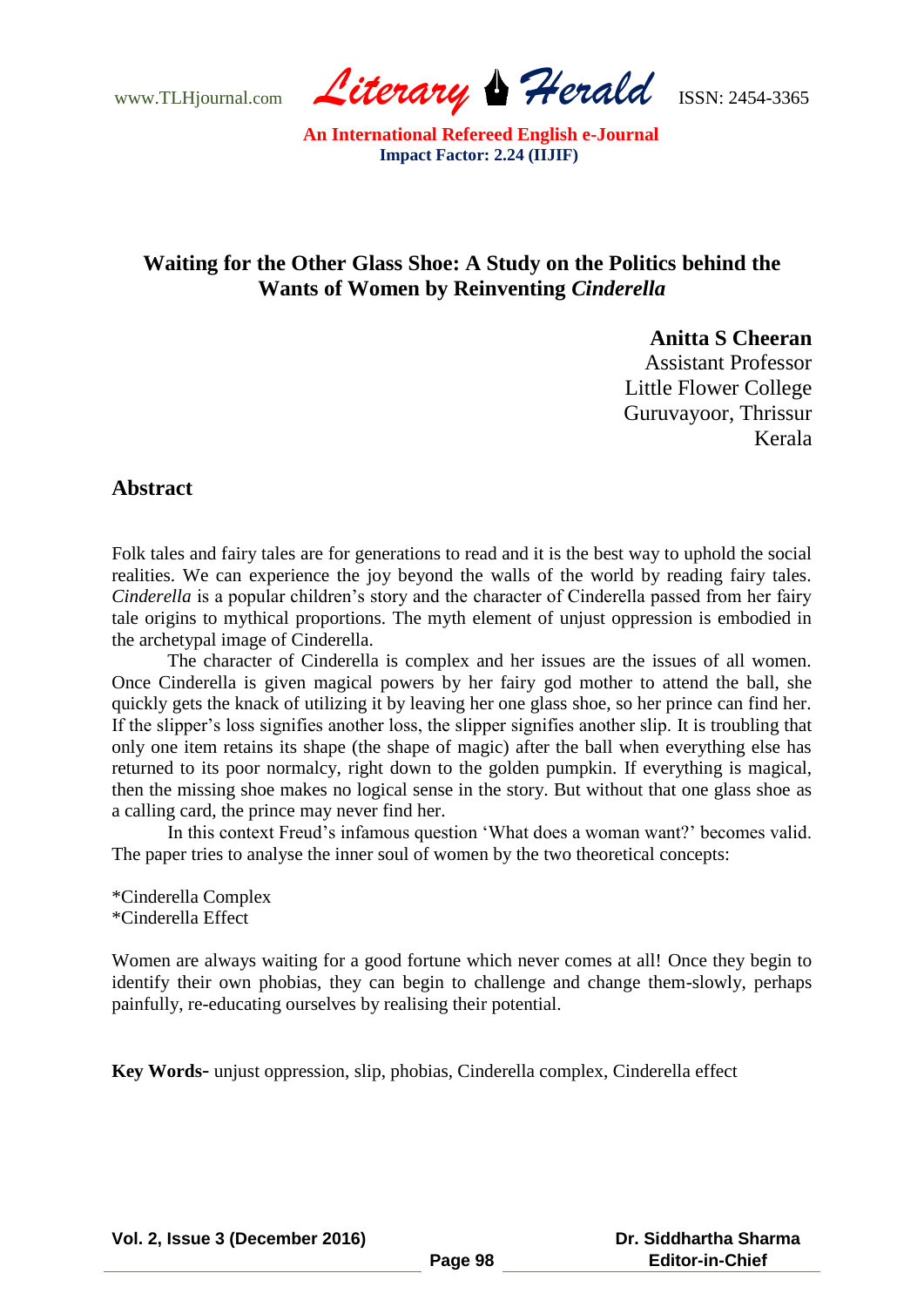www.TLHjournal.com *Literary Herald*ISSN: 2454-3365

## **Waiting for the Other Glass Shoe: A Study on the Politics behind the Wants of Women by Reinventing** *Cinderella*

**Anitta S Cheeran** 

 Assistant Professor Little Flower College Guruvayoor, Thrissur Kerala

Folk tales and fairy tales are for generations to read and it is the best way to uphold the social realities. We can experience the joy beyond the walls of the world by reading fairy tales. One of the pleasures of fairy tales is their diversity. Some are more action-oriented; others are slow-paced and thoughtful and may include a romantic angle. Every culture has its own flavour too, so reading fairy tales from around the world can be an education in our differences and similarities as human beings. Like other good fiction, though, a good fairy tale can provide a moral compass. Fantasy can be a very efficient vehicle for truth. There are even deeper values to fairy tales that touches psychology sometimes.

*Cinderella* is a popular children's story and the character of Cinderella passed from her fairy tale origins to mythical proportions. Arne- Thompson system classifies Cinderella as the persecuted heroine. The story of Rhodopis, about a Greek slave girl who marries the King of Egypt is considered as the earliest known variant of the Cinderella story (published in 7 th BC) and many variants are now available. The Cinderella fairy tales have been told around the world. They are stories about a beautiful but a humble girl being victimized by her father"s remarriage. Being mistreated by her evil stepmother and stepsisters, Cinderella has to be degraded and debased to wear shabby clothes, mop floors and wait on them. However with her beauty, submissiveness, obedience, passivity etc.., she wins a prince and lives happily forever. There are several common features in most of the Cinderella stories. They are:

1) In most Cinderella stories, there must be a beautiful heroine having fallen from a position of high esteem.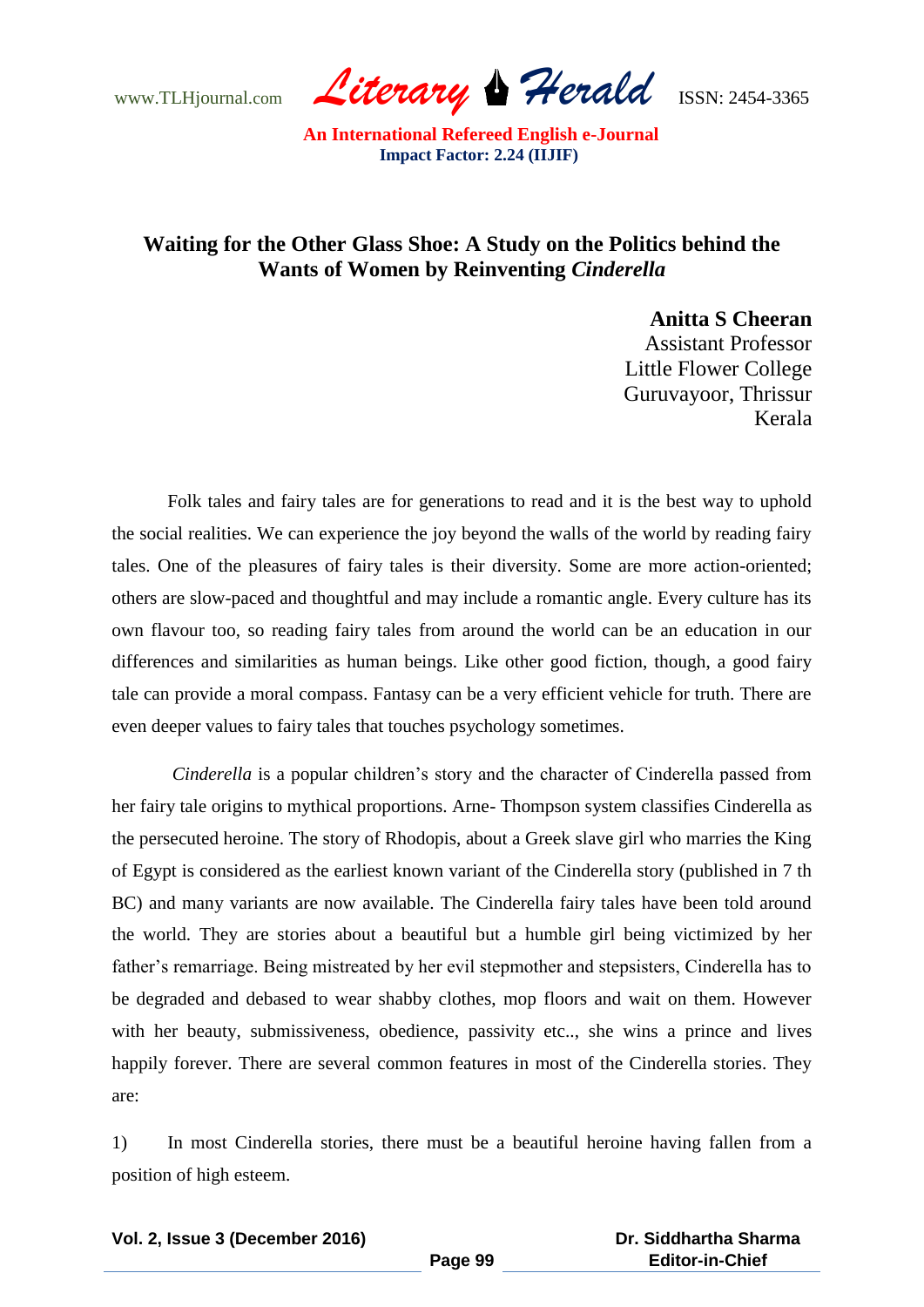www.TLHjournal.com *Literary Herald*ISSN: 2454-3365

2) There should be at least one evil parent and siblings mistreating the heroine.

3) There is a magical source helping the heroine

4) There must be a restoration of the heroine's status from lower place to original or a promotion of even high status.

In these Cinderella plots, the man, here the prince is regarded as rescuers. By marrying Cinderella, the prince saves her from the boring daily domestic chores of cleaning and cooking and from the mistreatment of her family. The myth element of unjust oppression is embodied in the archetypal image of Cinderella.

 Though Cinderella fairy tales are stories told long time ago, afterwards there have been films, soap operas and romance fictions based on the same plot and that all leave some psychological effects on women in general.

The word "Cinderella" has by analogy, come to mean one whose attributes were unrecognized or one who unexpectedly achieves recognition or success after a period of obscurity and neglect. She would often arise covered in cinders, giving rise to the mocking nick name "Cinderella "by her step sisters. The character of Cinderella is complex and her issues are the issues of all women. Once Cinderella is given magical powers by her fairy god mother to attend the ball, she quickly gets the knack of utilizing it by leaving her one glass shoe, so her prince can find her. If the slipper"s loss signifies another loss, the slipper signifies another slip. It is troubling that only one item retains its shape (the shape of magic) after the ball when everything else has returned to its poor normalcy, right down to the golden pumpkin. If everything is magical, then the missing shoe makes no logical sense in the story. But without that one glass shoe as a calling card, the prince may never find her.

The paper tries to analyse the inner soul of women by the two theoretical concepts:

\*Cinderella Effect

\*Cinderella Complex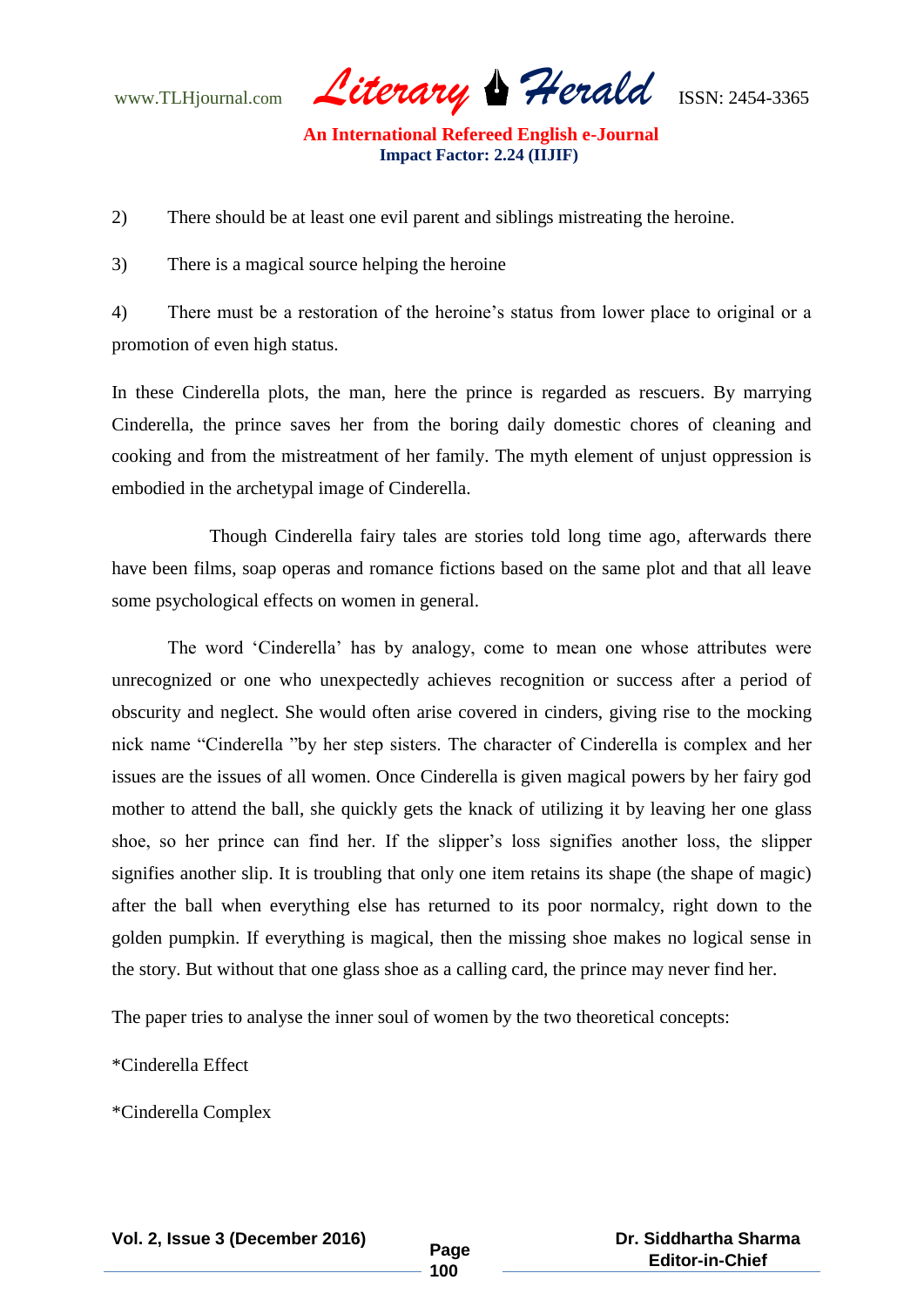www.TLHjournal.com *Literary Herald*ISSN: 2454-3365

The issue of the fairy tale character Cinderella can be analysed by the theory of Cinderella Effect. In Evolutionary Psychology, the Cinderella effect is the alleged higher incidence of different forms of child abuse and mistreatment by stepparents than biological parents.

There are several critiques of the Cinderella effect. Understandably so many people are generally uncomfortable with the findings that stepchildren are disproportionately victimized by their stepparents. Instead of the results being a function of inclusive fitness, some have wondered if other socio-cultural factors are at work. Poverty and bad parenting skills have been considered as the factors to replace the evolutionary explanation. We can see a disproportion in the amount of step children who run away or leave their homes early in comparison to biological children.

Although Cinderella"s specific tale is fictional, the underlying ideas of maltreatment and abuse are sobering realities that numerous step children face today. Cinderella begins with Cinderella"s primary absence: her mother. In fairy tales, motherlessness indicates an absence of quality attention and the necessity for men to remarry. Their second wives are invariably brutish, and fathers die off like flies. The next absence in her life is her father. The other missed parts are proper clothes, food, friends and opportunities to socialize. However the Cinderella effect builds upon the premise that children require a large parental investment but not as pampered kids.

This is only one side of a problem. But the real complexity lies in the woman herself. In a sense her whole existence is "waiting"- Women are always waiting for a good fortune which never comes at all! This can be studied with the help of Cinderella Complex theory.

 Cinderella complex was first described by Colette Dowling who wrote the book *The Cinderella Complex: Women's Hidden Fear of Independence*. It is the unconscious desire of all women to be taken care of by others. The complex is said to become more apparent as a person grows older. It is based on the idea of feminity portrayed in the story of Cinderella, where a woman is beautiful, graceful, polite, supportive, hardworking and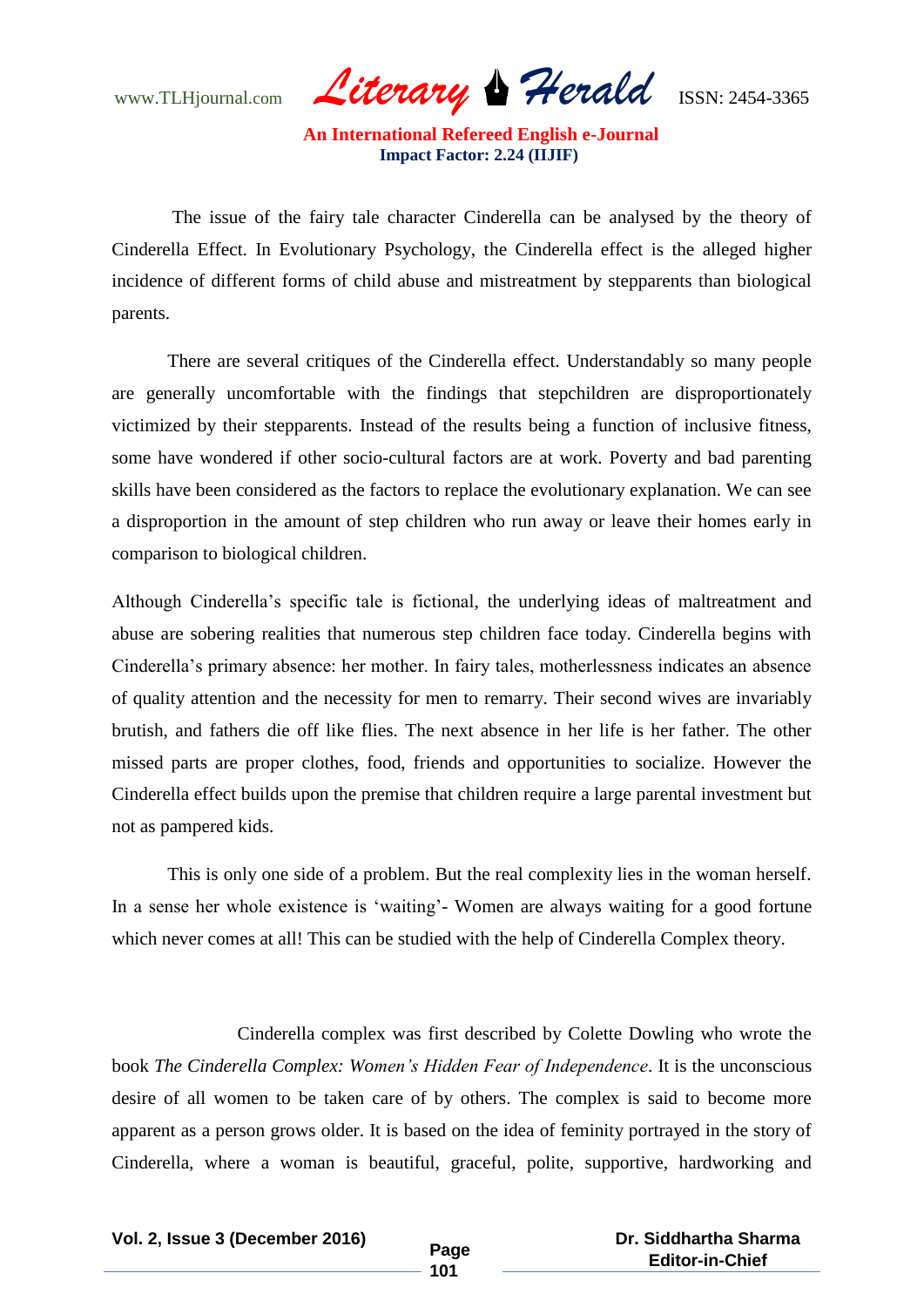www.TLHjournal.com *Literary Herald*ISSN: 2454-3365

maligned by the females of her society, but she is not capable of changing her situations with her own actions and must be helped by an outside force, usually a male (Prince in the story).

The Cinderella complex, in Colette Dowling"s case was mainly conflict with herself. Woman (often submissive and needy) spends all her time searching for her Prince charming to rescue her and she is brainwashed by rosy romantic images and ideals. This fact touches not only on the dependency factor, but focuses more on another problem of unrealistic expectations and resulting disappointment.

The characteristics shared in the Cinderella Complex are:

- 1) Females have been educated that they are subservient and inferior to males.
- 2) Outwardly many females lack self confidence.
- 3) Unconsciously these females long for a "Prince" to save them and take care of them.
- 4) These females intend to idolize their fathers and desperately seek for males" attention.
- 5) Females define their identity in terms of their man"s identity.

Women herself recognizes the fact that the world is masculine on the whole. Those who fashioned it, ruled it, and still dominate it today are men. As for a woman, she does not consider herself responsible for it. It is understood that she is indifferent, inferior and dependent. The concept of women"s emotional, financial and other dependency on men from the Cinderella complex can be interpreted in different ways in today"s society and culture.

In this context Sigmund Freud"s infamous question "What does a woman want?" becomes valid. To quote him: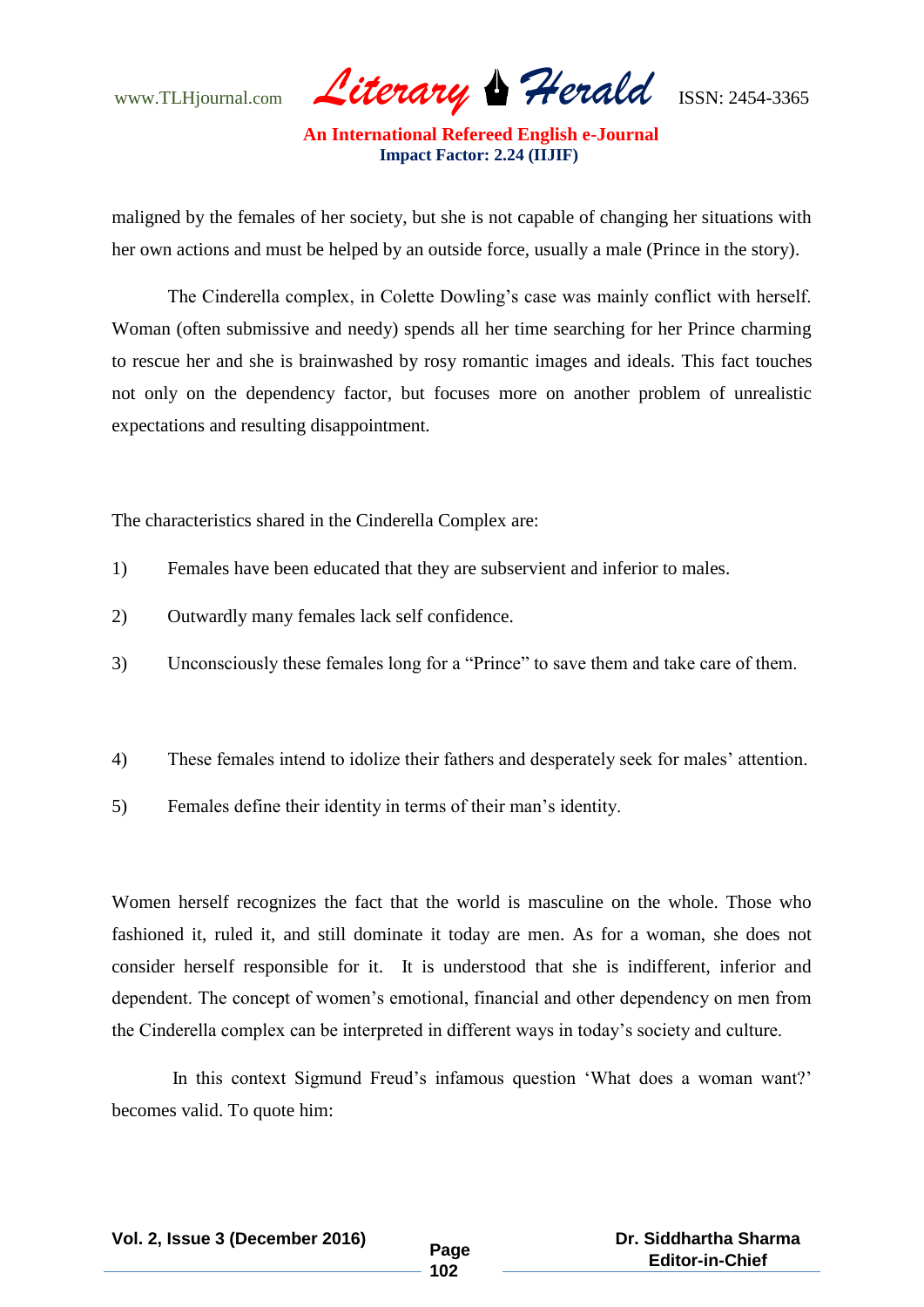www.TLHjournal.com *Literary Herald*ISSN: 2454-3365

"The great question that has never been answered and which I have not yet been able to answer, despite my thirty years of research into the feminine soul is "What does a woman want?"

The specific answer to this question is rather difficult, but there are reasons for this. The words of Gloria Stuart make it perfect. "A woman"s heart is a deep ocean of secrets". Take the life of a woman. From childhood onwards parents provide answers for everything and protect her instead of teaching their daughters to be an individual. Of course puberty becomes a first crisis in her life. She starts dreaming a life just like a fairy tale and tries to discover her inner fairy god mother. Take the case of Cinderella. She is a girl with three mothers- a mother who has died (about whom we know nothing), a wicked step mother and a fairy god mother. Without her fairy god mother she would never have been able to get her life started.

It is a story about why women don"t want other women to have pleasure. The one glass shoe trick played by Cinderella is a proof for that. She can lie to other people to protect her pleasure, that's why she convinces her stepsisters that she hasn't been to the ball. Cinderella achieves some magical connections with animals and nature. She has some psychological disorders too. She has a nervous demeanour and her voice and facial expressions are childlike. Women are different and their wants too. They want different things at different points of time. They see themselves as princess waiting for a prince to come to their rescue. They are unable to accept the men in their lives in a healthy way because of the unrealistic expectations, low self esteem and independency issues. It is a tragic state in which women willingly give over their own growth, preferring dependence to independence. Women yearn for freedom but they are afraid to take it.

Since childhood both men and women have been bombard by the stereotyped gender images in romance fictions and popular medias. These gender images have been consciously or unconsciously incorporated into their souls. According to Dowling, the reasons why the women are willingly to subordinate themselves to men could be that they have never trained to have the idea of taking care of themselves, speaking up for themselves or asserting themselves. Instead they are trained to avoid independence.